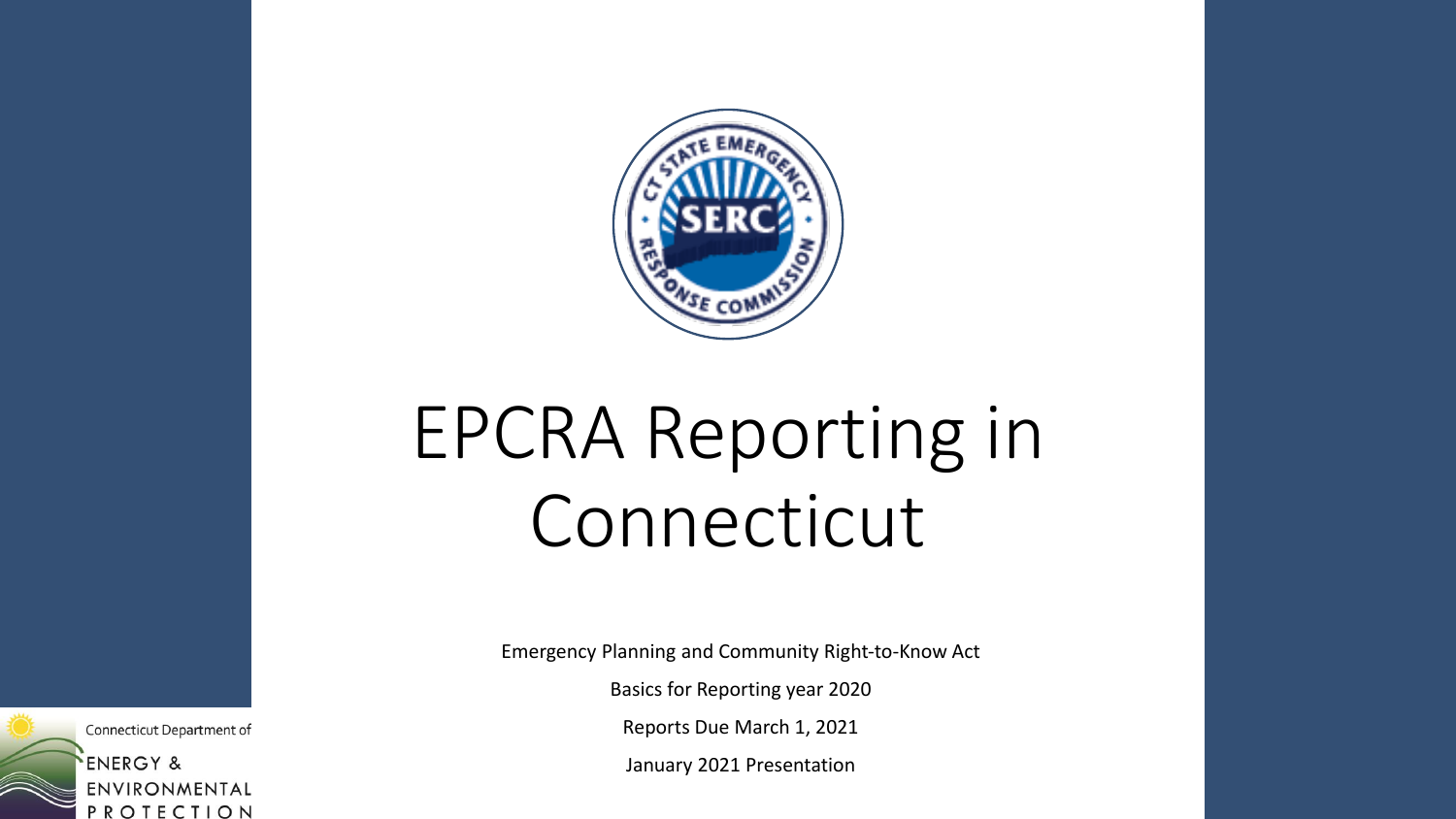## Importance of Sharing Chemical Information

- Emergency Planning and Community Right-to-Know Act Tier II information
	- Provides state and local officials and the public with specific information on the amounts and location of hazardous chemicals present at a facility during the previous calendar year.
	- Increases effectiveness of coordination between state and local officials, which is important for emergency preparedness and planning.

#### Submit your information annually **by March 1** to:

- CT DEEP via EPA's software: *Tier2 Submit*
- Local Fire Department
- Local Emergency Planning Committee

Statutory requirement:

• Chapter 446l - [Emergency Response Commission \(ct.gov\)](https://cga.ct.gov/current/pub/Chap_446l.htm)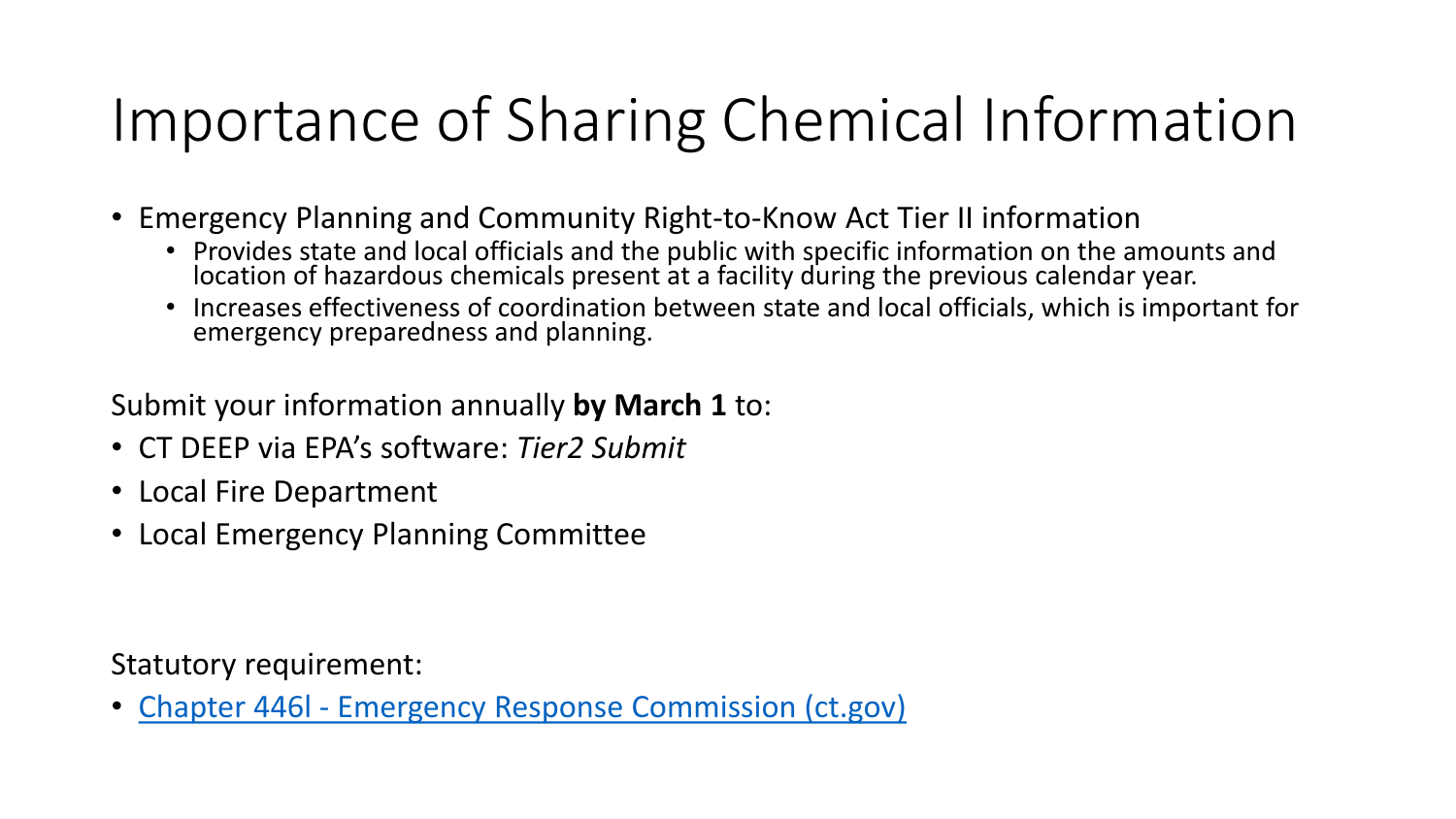### Connecticut Requirements

• For each reporting year (January 1 through December 31), the **Tier II Form** [is due by or on March 1 of th](https://www.epa.gov/epcra/tier2-submit-software)e following year.

- Report your information via Tier2 [Submit Download the latest version of](https://www.epa.gov/epcra/tier2-submit-software)  Tier2 Submit.
- Please send *Tier2 Submit* electronic file submissions via email attachment to [deep.ctepcra@ct.gov.](mailto:dep.ctepcra@ct.gov)
- DEEP will reply in kind to submissions (of *Tier2 Submit* electronic files only) made by email with an acknowledgment of receipt only, if one is requested.
- Email acknowledgment does not constitute validity of the data and a follow-up notification will be made to the facility if DEEP encounters problems with data.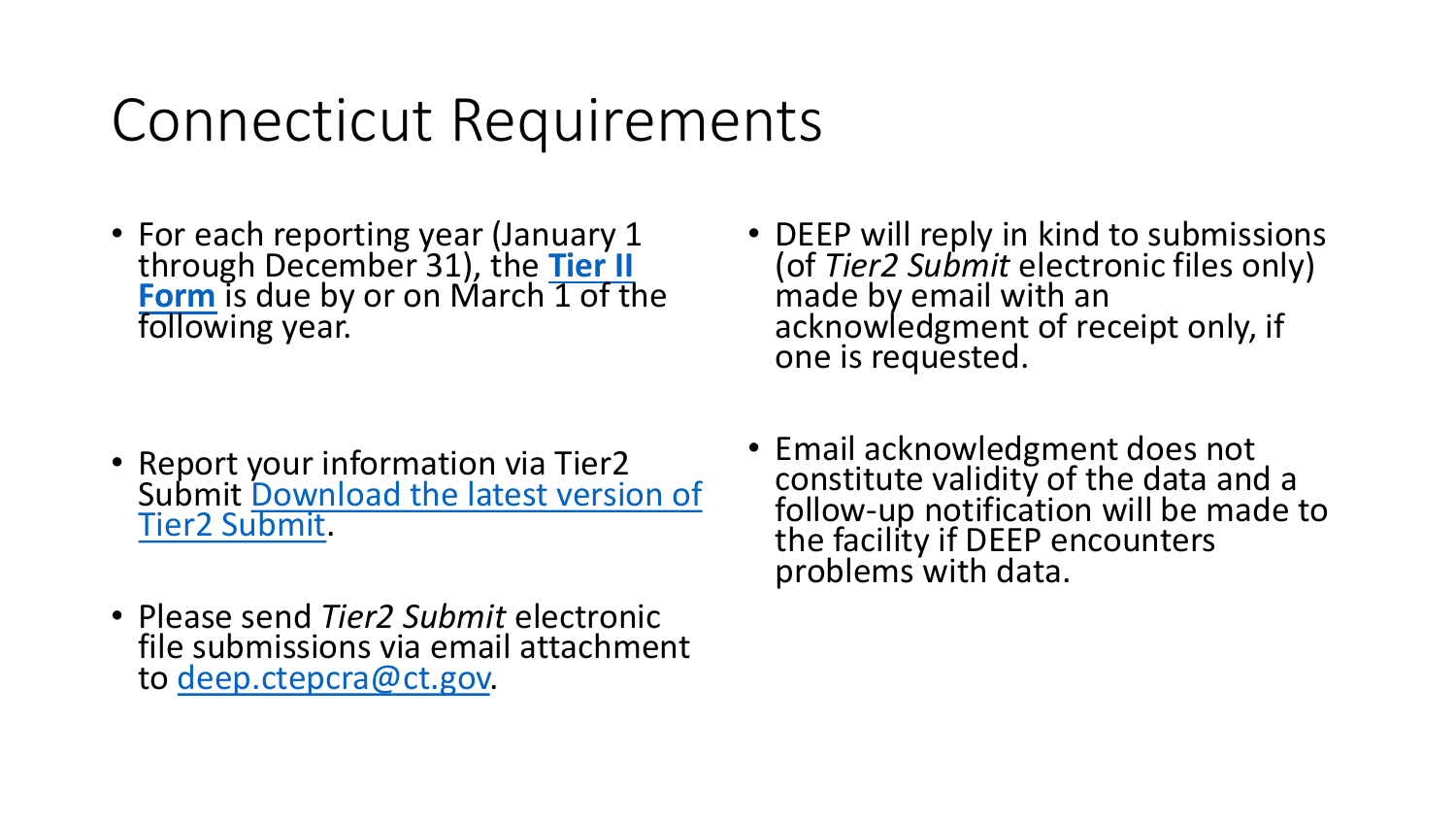#### Refer to the SERC Website for specific tier 2 reporting details

- See information on webpage: [Tier II Checklist \(ct.gov\)](https://portal.ct.gov/SERC/Facility-Information/Facility-Information/Tier-II-Checklist)
- An indication whether the information being reported on page one of the form is identical to that submitted last year.
- The complete name and address of the location of your facility (include the full street address or state road, city, county, state and zip code), latitude and longitude.
- The name, title, phone number and email address of at least one local individual that can act as a referral if emergency responders need assistance in responding to a chemical accident at your facility. You must also provide an emergency phone number which will be available 24 hours a day, every day.
- **Certification** The owner or operator or the officially designated representative of the owner or operator must certify that all information included in the "Tier2 Submit" submission is true, accurate and complete on a Connecticut Tier2 Submit Certification (**[PDF](https://portal.ct.gov/-/media/SERC/Facility_Reporting_Forms/tieriicertificationpdf.pdf)**, **[Word](https://portal.ct.gov/-/media/SERC/Facility_Reporting_Forms/tierIIcertificationdoc.doc)**).
- *Please electronically submit Connecticut's EPCRA Certification Page. Please print, sign and scan. Then, add it as a second attachment to the electronic Tier II submittal email.*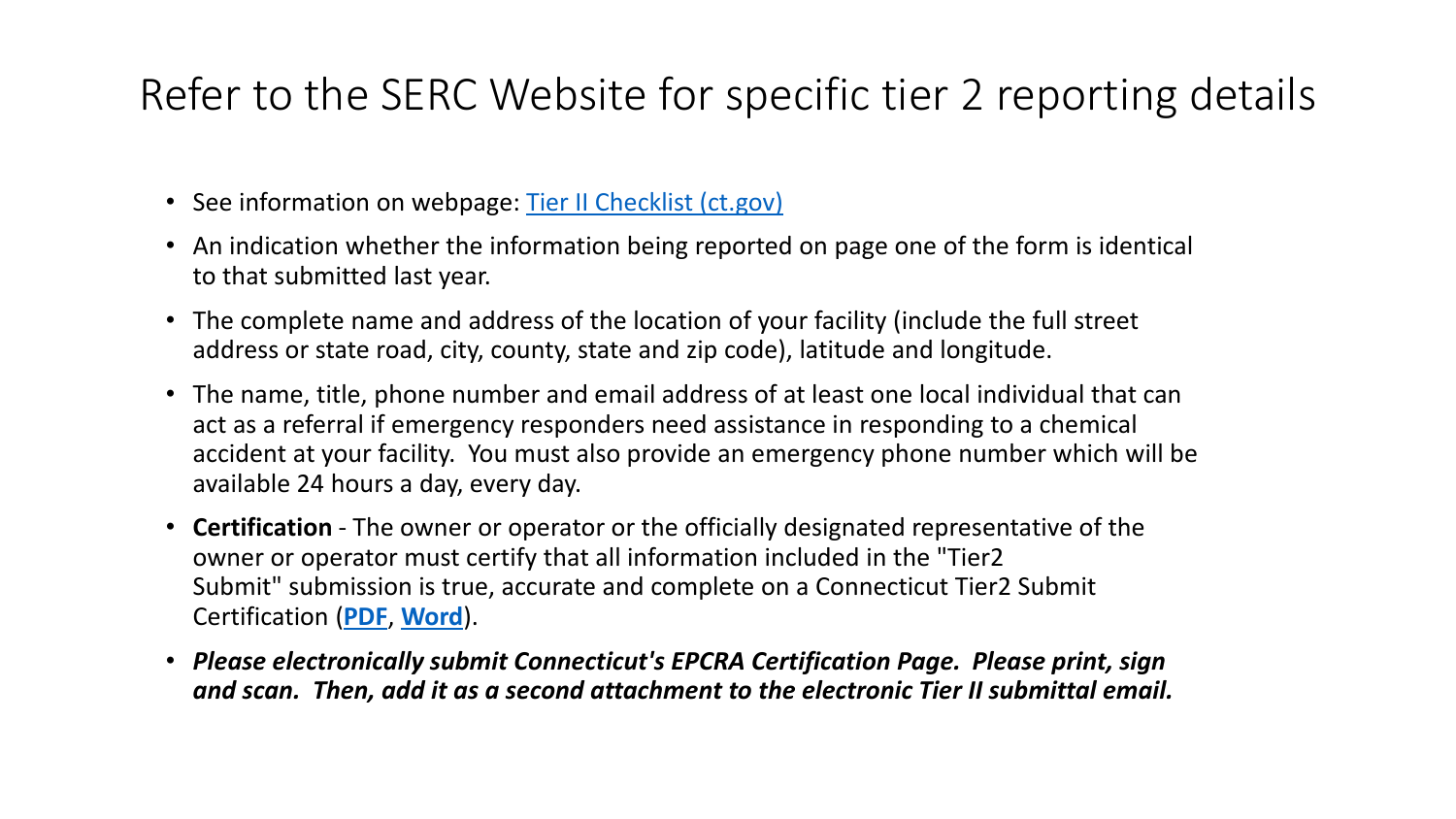#### Online Training Available to Facilities on Climate Resilient Chemical Management

- The free training is available on CT DEEP's Pollution Prevention Webpage at https://portal.ct.gov/DEEP/P2/Chemical-Management-and-[Climate-Resilience/Chemical-Management-and-Climate-](https://portal.ct.gov/DEEP/P2/Chemical-Management-and-Climate-Resilience/Chemical-Management-and-Climate-Resilience)**Resilience**
- and on SERC's webpage along with other resources for businesses at https://portal.ct.gov/SERC/Commission-[Information/Training-Opportunities/Training-Opportunities](https://portal.ct.gov/SERC/Commission-Information/Training-Opportunities/Training-Opportunities)
- **Link to training:**
- *The 21st Century Resilient Business: How Managing [Chemicals Can Help Your Business Weather the Storm](https://deep.rockfishlearning.com/?KeyName=DEEP)*
- This training is intended to assist ECPRA Tier II facilities ensure they update their emergency plans to recognize the potential for flooding on their chemical management.
- This training can help with updates required by state law at CGS Sec. 22a-610. "Update of hazardous mitigation and evacuation plans by facilities at high risk of flooding, severe weather events or a rise in sea level. Enhanced community notification and emergency evacuation procedures."



big for 1991 transmit was primated by US EPA Pob

Converticut Department of Everigy and Everonmental Protectio